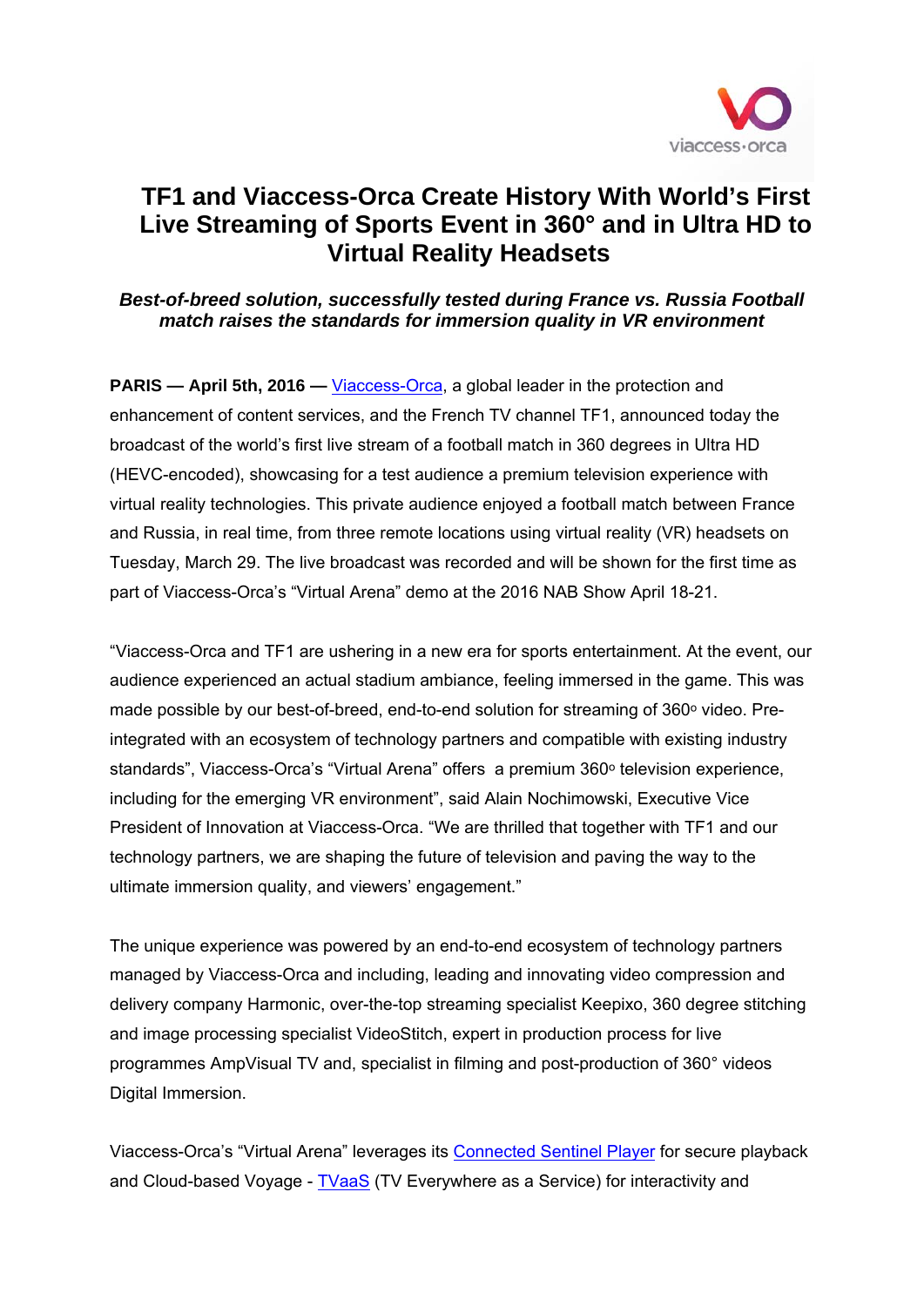

analytics.

The VR ecosystem offered by Viaccess-Orca and its partners is pre-integrated, which allows content owners and broadcasters, such as TF1, to quickly deploy a fully immersive television experience.

Olivier Abecassis, Chief Digital Officer TF1 Group comments: "At TF1, we work every day to prepare the future of TV and develop new immersive experiences to our audience. This is the reason why we are very happy to be the first TV channel to experiment the live stream of a football match in 360 degrees in Ultra HD with our partner Viaccess-Orca".

The "Virtual Arena" demonstration will be available for the first time for the NAB Show attendees at the Harmonic booth SU1210, April 18-21, 2016. To set up a meeting to view this unique demo, please visit http://marketing.viaccess-orca.com/what-s-new/events/nab-show-2016

The demo will also be presented at TV Connect 2016, stand 87.

For more information on Viaccess-Orca and the company's products, visit http://www.viaccess-orca.com.

# # #

## **About the TF1 group**

TF1 is an integrated media group with a mission to inform and entertain. As well as broadcasting TF1, France's most popular freeview television channel, the TF1 group offers a range of content and services to suit all media and devices. TF1 is France's leading private-sector broadcasting group, with five freeview channels (TF1, LCI, TMC, NT1, HD1) and an innovative digital offering via MYTF1. The Group also broadcasts targeted special-interest channels (TV Breizh, Histoire, Ushuaïa and Serieclub) on pay-TV. Additionally, the TF1 group has interests in the production and distribution of content relating to its in-house channels. Through the acquisition of a majority interest in Newen Studios, the Group is aiming to accelerate international expansion of its production and distribution. Finally, the Group has built up a broad range of complementary businesses in areas such as home shopping, licencing, board and card games, production and live shows. For more information, go to www.groupe-TF1.fr @GroupeTF1

## **About Viaccess-Orca**

As a leading global provider of content protection, delivery, and discovery solutions, Viaccess-Orca is shaping the ultimate content experience. Through its integrated range of business-savvy products and solutions, Viaccess-Orca helps service providers in the cable, DTT, satellite, IPTV, and OTT industries gain a competitive edge in today's rapidly evolving multiscreen environment. By enabling service